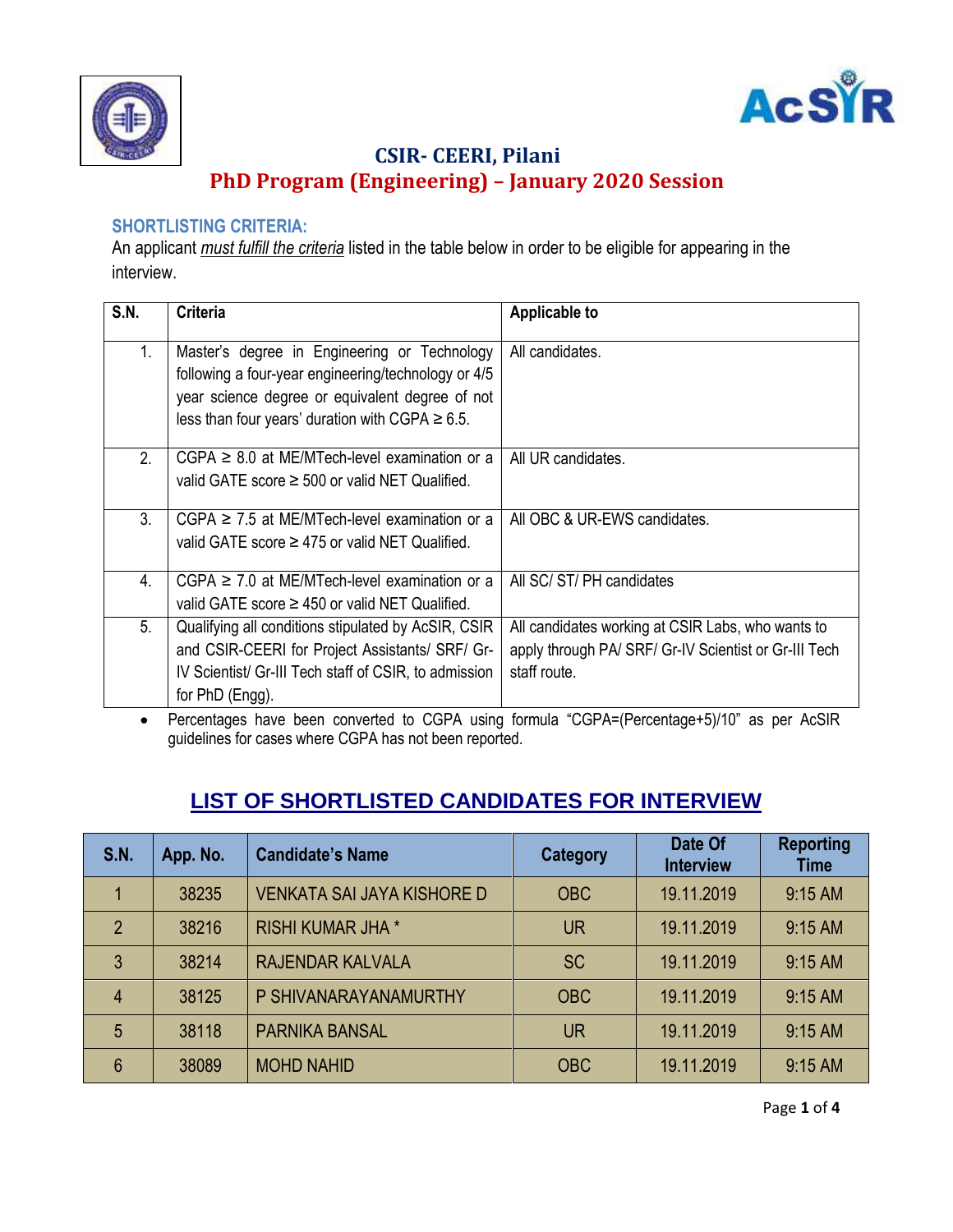| $\overline{7}$  | 38012 | <b>LOKANSHU KUMAR</b>       | <b>OBC</b> | 19.11.2019 | $9:15$ AM |
|-----------------|-------|-----------------------------|------------|------------|-----------|
| 8               | 37998 | <b>HIMANSHU NIGAM</b>       | <b>UR</b>  | 19.11.2019 | 9:15 AM   |
| 9               | 37981 | SANDHYA SINGH TRIPALIYA     | <b>SC</b>  | 19.11.2019 | 9:15 AM   |
| 10              | 37950 | <b>KRISHNA KUMAR SAINI</b>  | <b>OBC</b> | 19.11.2019 | 9:15 AM   |
| 11              | 37930 | <b>PRAMOD KUMAR TANWAR</b>  | <b>UR</b>  | 19.11.2019 | 9:15 AM   |
| 12              | 37879 | <b>J SURIYA PRAKASH</b>     | <b>SC</b>  | 19.11.2019 | 9:15 AM   |
| 13              | 37878 | <b>ASMITA MAHALE</b>        | <b>UR</b>  | 19.11.2019 | 9:15 AM   |
| 14              | 37846 | <b>SATHISHKUMAR K</b>       | <b>OBC</b> | 19.11.2019 | 9:15 AM   |
| 15              | 37817 | <b>AMIT THAKUR</b>          | <b>OBC</b> | 19.11.2019 | 9:15 AM   |
| 16              | 37807 | <b>SACHIN KUMAR</b>         | <b>SC</b>  | 19.11.2019 | 9:15 AM   |
| 17              | 37802 | PRATIMA MALHOTRA            | <b>UR</b>  | 19.11.2019 | 9:15 AM   |
| 18              | 37793 | <b>SEFALI PANDA</b>         | <b>UR</b>  | 19.11.2019 | 9:15 AM   |
| 19              | 37790 | <b>RAJNISH KUMAR RANJAN</b> | <b>OBC</b> | 19.11.2019 | 9:15 AM   |
| 20              | 37782 | <b>HARSHIT CHOUBEY</b>      | <b>UR</b>  | 19.11.2019 | 9:15 AM   |
| 21              | 37777 | <b>MADHURAM MISHRA</b>      | <b>UR</b>  | 19.11.2019 | 9:15 AM   |
| 22              | 37751 | <b>SHASHIDHARA D</b>        | <b>OBC</b> | 19.11.2019 | 9:15 AM   |
| 23              | 37736 | <b>ABHISHEK SHRIVASTAVA</b> | <b>UR</b>  | 19.11.2019 | 9:15 AM   |
| 24              | 37716 | <b>AJAY PRATAP SINGH</b>    | <b>OBC</b> | 19.11.2019 | 9:15 AM   |
| 25              | 37714 | <b>SATISH BINDAL</b>        | <b>SC</b>  | 19.11.2019 | 9:15 AM   |
| 26              | 37655 | RANJAN KUMAR MAURYA         | <b>UR</b>  | 19.11.2019 | 9:15 AM   |
| 27              | 37640 | <b>SHRUTI PATHAK</b>        | <b>UR</b>  | 19.11.2019 | 9:15 AM   |
| 28              | 37638 | <b>YUKTI AGRAWAL</b>        | <b>UR</b>  | 19.11.2019 | $9:15$ AM |
| 29              | 37617 | <b>SANDHYA JADAV</b>        | <b>SC</b>  | 19.11.2019 | 9:15 AM   |
| 30              | 37588 | <b>SHANTANU TRIVEDI</b>     | <b>UR</b>  | 19.11.2019 | 9:15 AM   |
| 31              | 37533 | <b>ASHUDEEP</b>             | <b>UR</b>  | 19.11.2019 | $9:15$ AM |
| 32 <sub>2</sub> | 37517 | <b>ADITHYA RANGAN CK</b>    | <b>UR</b>  | 19.11.2019 | 9:15 AM   |
| 33              | 37480 | <b>RANU</b>                 | <b>OBC</b> | 19.11.2019 | 9:15 AM   |
| 34              | 37440 | <b>BASANT</b>               | <b>SC</b>  | 19.11.2019 | $9:15$ AM |
| 35              | 37430 | <b>DHARMESH MISHRA</b>      | <b>UR</b>  | 19.11.2019 | 9:15 AM   |
| 36              | 37424 | <b>DEEPAK MISHRA</b>        | <b>UR</b>  | 19.11.2019 | 9:15 AM   |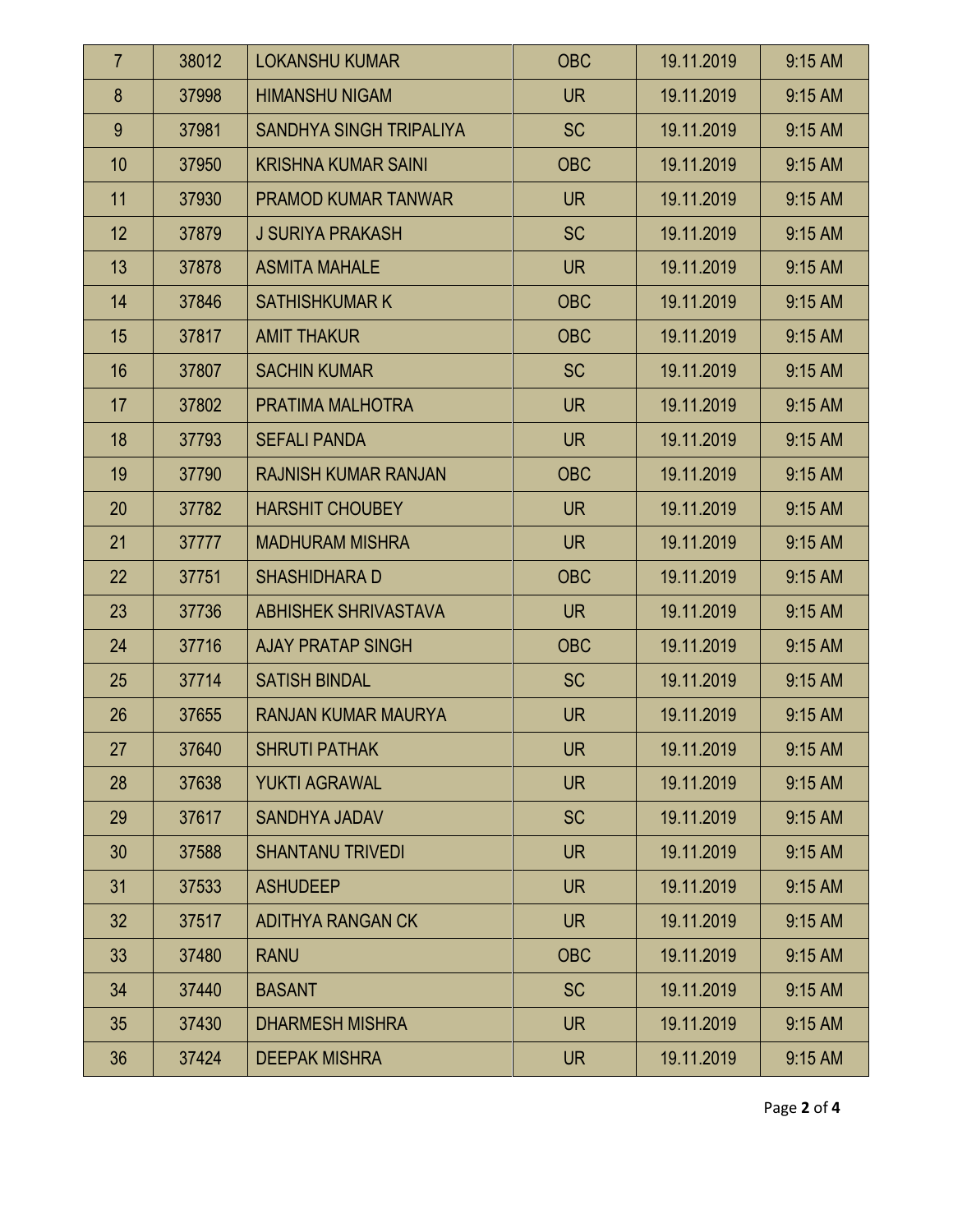| 37 | 37405 | <b>ARVIND SINGH JADON *</b> | <b>UR</b>  | 19.11.2019 | $9:15$ AM |
|----|-------|-----------------------------|------------|------------|-----------|
| 38 | 37387 | <b>NEHA BHADAURIA</b>       | <b>UR</b>  | 19.11.2019 | 9:15 AM   |
| 39 | 37372 | <b>SUNITA</b> *             | <b>UR</b>  | 19.11.2019 | $9:15$ AM |
| 40 | 37332 | <b>SUNEETA ARYA</b>         | <b>OBC</b> | 19.11.2019 | $9:15$ AM |
| 41 | 37260 | <b>VINAY GOYAL</b>          | <b>UR</b>  | 19.11.2019 | $9:15$ AM |
| 42 | 37108 | <b>RAMA KANT SHARMA</b>     | <b>UR</b>  | 19.11.2019 | $9:15$ AM |
| 43 | 37059 | <b>GAURAV SHARMA</b>        | <b>UR</b>  | 19.11.2019 | $9:15$ AM |
| 44 | 36545 | <b>DEEPA MADISHETTI</b>     | <b>OBC</b> | 19.11.2019 | $9:15$ AM |

**\*** Subject to verification of documents of eligibility criteria.

**Total No. of Short-listed Candidates [PhD (Engineering)]: 44.**

### **Instructions/information for Short-listed Candidates:**

- **1. Candidates must bring the signed copy of the Online Application and Proof of eligibility which are mandatory for appearing in the interview. (2 sets)**
- **2.** No TA/DA shall be paid to the shortlisted candidates for attending the interview and they will have to make their own arrangement for accommodation.
- **3.** Candidates who have applied with JRF/SRF/INSPIRE fellowship must have a valid and tenable fellowship.
- **4. Candidates must confirm their attending the interview by sending a Statement of Purpose (SOP) by email to coordinator.ceeri@acsir.res.in immediately not later than 15/11/2019.**
- **5.** Any applicant who fulfills the short-listing criteria mentioned above but his/her name does not appear in the list of short-listed candidates for interview may communicate IMMEDIATELY to the program coordinator at the following E-mail address: **[coordinator.ceeri@acsir.res.in](mailto:coordinator.ceeri@acsir.res.in)** with supporting documents.
- **6.** All the short-listed candidates should report at **09:15 am on the prescribed date of interview [19.11.2019: for PhD (Engineering)]** at the Science Gallery/ Old Auditorium of CSIR-CEERI, Pilani **for getting all their relevant original documents verified before their interview. In case the verification process is not completed satisfactorily, the candidate will not be allowed to appear for the admission interview.** Please note that no TA/DA is payable to candidates for attending the admission selection interview.

#### **Documents to be brought by the candidates at the time of interview:**

- 1. Printed and signed copy of the submitted application form, as mentioned above (2 sets).
- 2. Two copies of recent passport-size photographs.
- 3. Candidates presently with existing fellowship at other institutes or CSIR labs need to come with a no-objection certificate (NOC) and give a consent in writing to join CSIR-CEERI for AcSIR-PhD in case of selection.